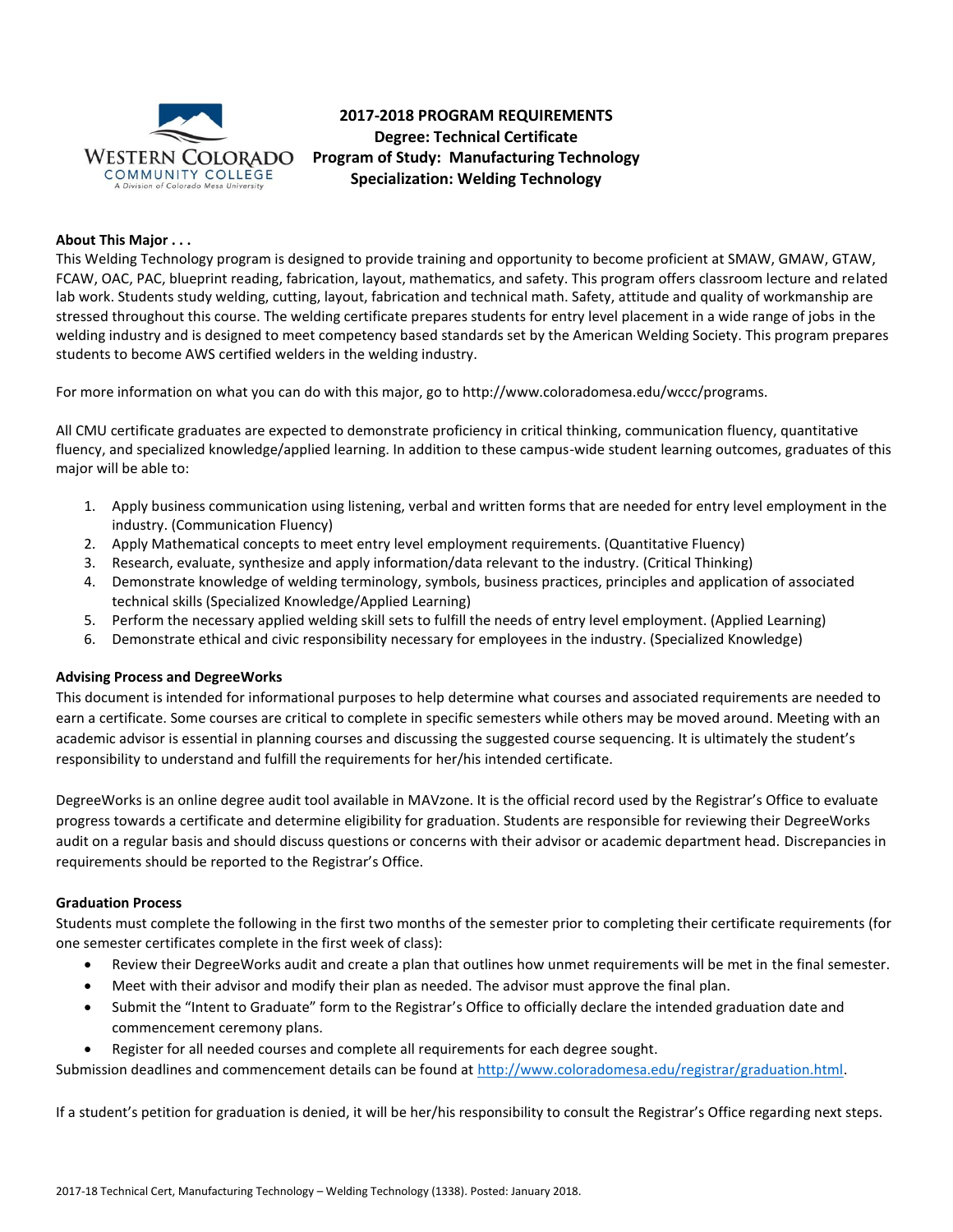# **INSTITUTIONAL CERTIFICATE REQUIREMENTS**

The following institutional requirements apply to all CMU technical certificates. Specific programs may have different requirements that must be met in addition to institutional requirements.

- Consists of 5-59 semester hours.
- Primarily 100-200 level courses.
- At least fifty percent of the credit hours must be taken at CMU.
- 2.00 cumulative GPA or higher in all CMU coursework.
- A grade lower than "C" will not be counted toward meeting the requirements.
- A course may only be used to fulfill one requirement for each degree/certificate.
- Non-traditional credit, such as advanced placement, credit by examination, credit for prior learning, cooperative education and internships, cannot exceed twenty-five percent of the semester credit hours required for a technical certificate.
- Pre-collegiate courses (usually numbered below 100) cannot be used for graduation.
- Capstone exit assessment/projects (e.g., Major Field Achievement Test) requirements are identified under Program-Specific Certificate Requirements.
- The Catalog Year determines which program sheet and certificate requirements a student must fulfill in order to graduate. Visit with your advisor or academic department to determine which catalog year and program requirements you should follow.
- See "Requirements for Undergraduate Degrees and Certificates" in the catalog for a complete list of graduation requirements.

# **PROGRAM-SPECIFIC CERTIFICATE REQUIREMENTS**

- 33 semester hours for the Technical Certificate in Manufacturing Technology Welding Technology.
- A grade of "C" or higher is required for all WELD courses.
- Students in Welding may be required to purchase approximately \$500.00 in tools and personal safety welding equipment. This does not include required textbooks. These costs may vary with student need and brand or quality of tools or equipment purchased. All safety glasses must meet the minimum industry safety standard of Z-87 with side shields.